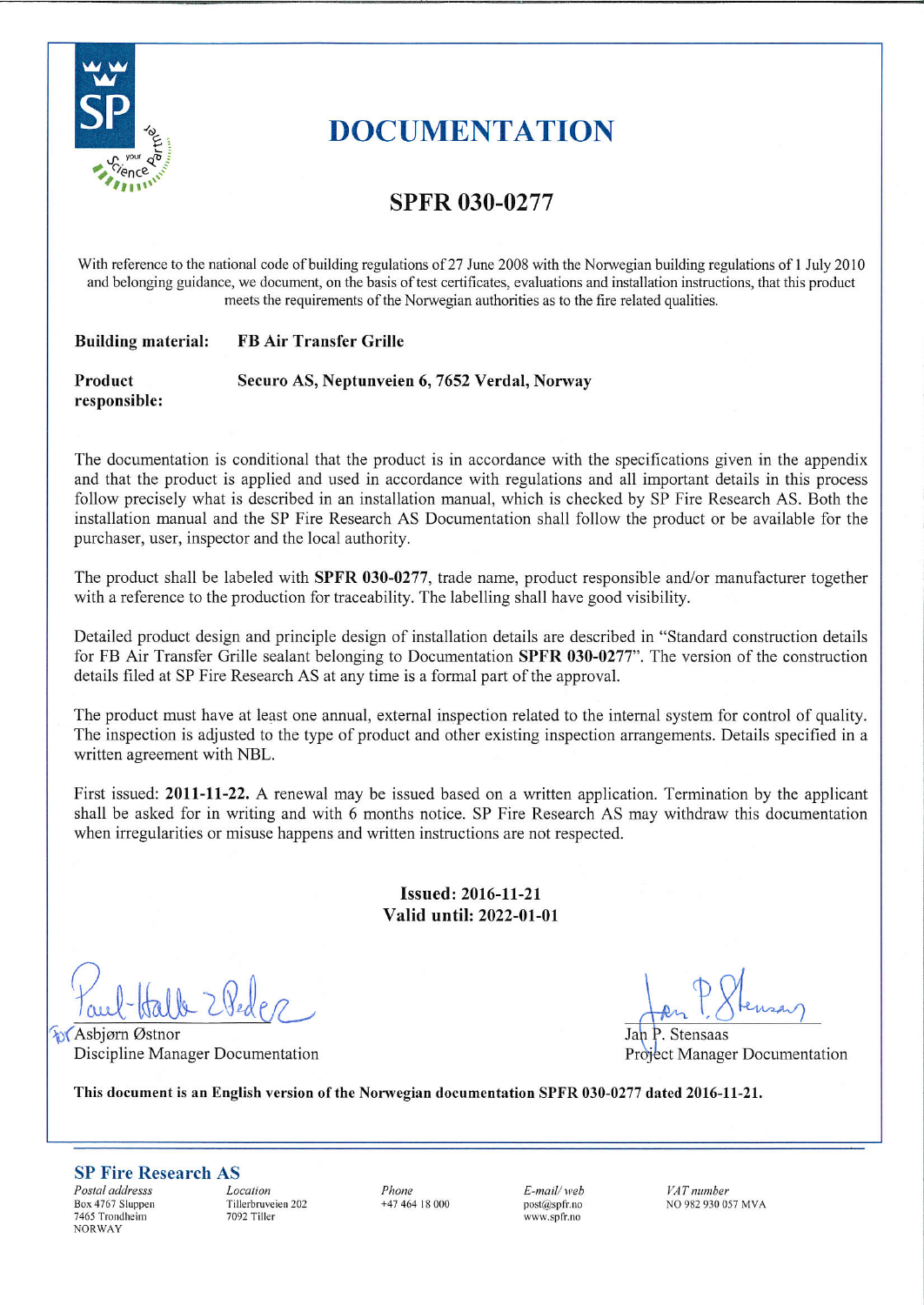#### **Appendix 1 to Documentation SPFR 030-0277 of 2016-11-21**

#### **1. Owner of the Documentation**

Securo AS Neptunveien 6 7652 Verdal Norway www.securo.no

#### **2. Manufacturer**

Securo AS, Verdal, Norway.

#### **3. Product Description**

The FB Air Transfer Grille (FB Grille) is a passive vent designed for use in fire resistance rated partition walls. The vent does not contain any moving parts, detector activating system or cabling. The vent prevents fire spread by combining a steel grille blocking flames during the first minutes, and an intumescent material that swells and blocks the opening when the vent is exposed to flames or hot smoke gases. It can be made in sizes up to 600 x 600 mm.

Detailed product design and principle design of installation details are described in "Standard Construction Details for FB Grille belonging to SP Fire Research AS documentation no. SPFR 030- 0277". The version of the construction details filed at SINTEF at any time is a formal part of the approval.

#### **4. Fields of Application**

The FB Grille can be used in walls with gypsum boards or in concrete walls in rooms with for ventilation through internal or external fire resistance rated partitions. See cl. 5 for more details.

#### **5. Properties**

#### Fire Resistance

The FB Grille has achieved a fire resistance in walls with gypsum boards and in concrete walls with thickness  $\geq 100$  mm as shown in Table 1, verified by type tests as specified in cl. 7.

The FB Grille installed in min. 100 mm thick walls with gypsum boards or in concrete walls, with louvre combinations A, C, D, E and G as shown in Table 1, has 60 minutes fire resistance. These combinations can be used in walls where fire resistance EI 30 or EI 60 is required in the building regulations (TEK).









Installation principle for the FB Grille in walls with gypsum boards (cf. specimen A - G in Table 1) used in the test at SINTEF NBL as.

Correspondingly the FB Grille installed with louvre combinations B and F in Table 1 has a 90 minutes fire resistance, and these combinations can be used in walls where fire resistance EI 30, EI 60 or EI 90 is required in the building regulations (TEK).

In all cases the FB Grille shall be installed in accordance with the "Standard Construction Details for FB Grille belonging to SP Fire Research AS documentation no. SPFR 030-0277".

#### **SP Fire Research AS**

*Postal addresss*  Box 4767 Sluppen 7465 Trondheim NORWAY

*Location*  Tillerbruveien 202 7092 Tiller

*Phone*  +47 464 18 000 *E-mail/ web*  post@spfr.no www.spfr.no

*VAT number*  NO 982 930 057 MVA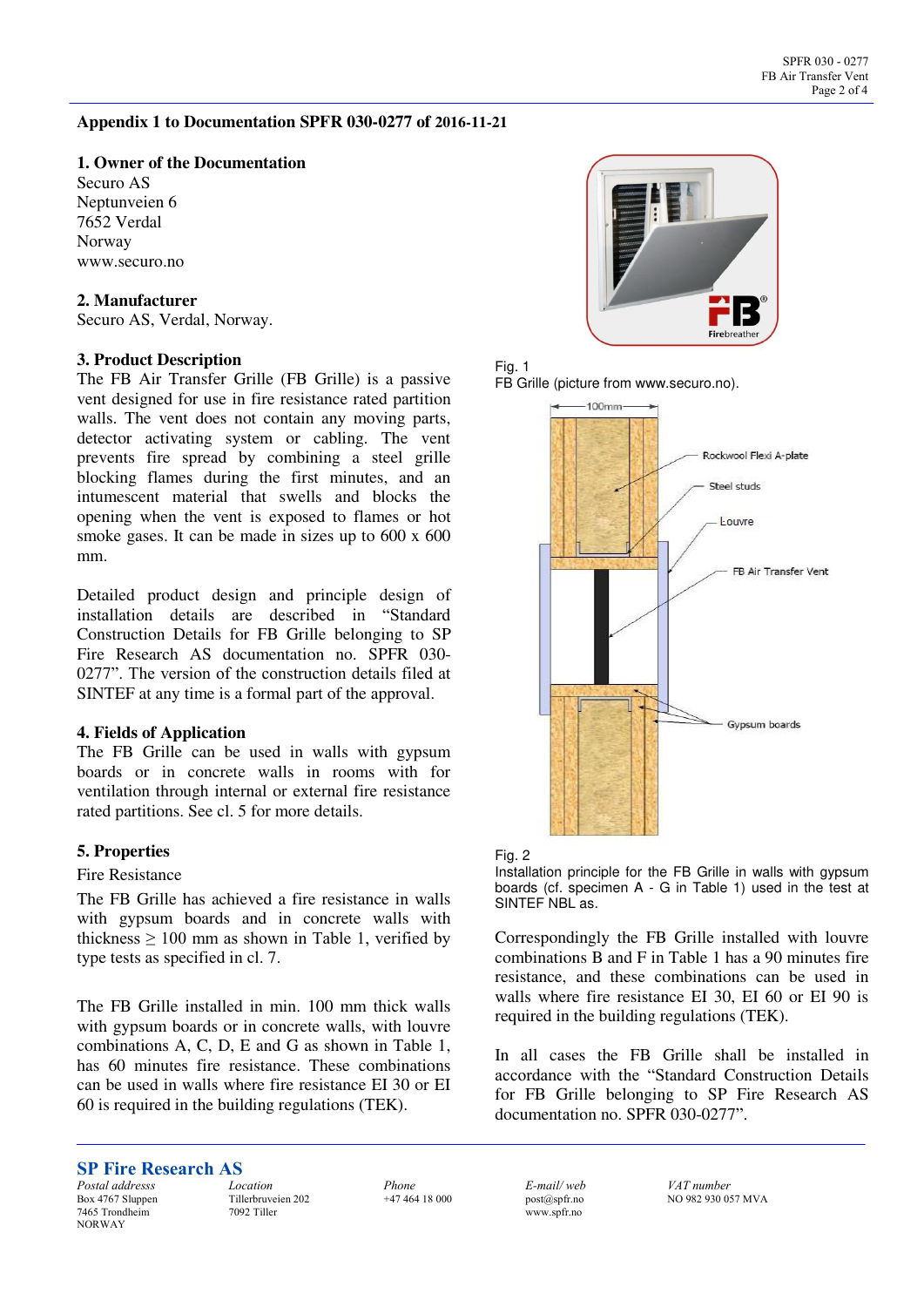Table 1

Fire resistance of the FB Grille depending on the vent dimensions and type of louvre on the exposed and/or the unexposed side of a wall with gypsum boards or concrete wall with thickness ≥ 100 mm.

| Test specimen.<br>Type of louvre<br>(see Table 2)                                                    | Dimensions<br>of FB Vent<br>$(H \times W)$<br>(mm) | Fire<br>Resistance<br>(minutes) |
|------------------------------------------------------------------------------------------------------|----------------------------------------------------|---------------------------------|
| A: Trox Auranor OVA louvre on the<br>unexposed and the exposed<br>side                               | 590 x 590                                          | 60                              |
| B: Trox Auranor LOF-S louvre on<br>the unexposed and the<br>exposed side.                            | 80 x 790                                           | 90                              |
| C: Flexit steel louvre on the<br>unexposed and the exposed<br>side                                   | 215 x 215                                          | 60                              |
| D: Flexit flap-valve, plastic, on the<br>exposed side, Flexit steel<br>louvre on the unexposed side. | 136 x 136                                          | 60                              |
| E: Trox Auranor OVA Louvre on<br>the unexposed and the<br>exposed side.                              | 190 x 590                                          | 60                              |
| F: Flexit flap-valve, plastic, on the<br>unexposed side, Flexit steel<br>louvre on the exposed side. | 136 x 136                                          | 90                              |
| G: Flexit steel louvre on the<br>unexposed and the exposed<br>side                                   | 136 x 136                                          | 60                              |

#### *Direct Flame Impingement*

The FB Grille resists immediate exposure by flames, and may prevent fire spread in the open state prior to the intumescent material has swelled out and blocked the vent completely.

#### **6. Special Conditions for Use and Installation**  *Installation*

The FB Grille shall be installed in the middle of a wall aperture of a wall with gypsum boards, see Fig. 2. FB Grille shall be fixed to the wall with screws and a fire resistance rated sealant. Louvres has to be installed on both sides of the wall opening.

Otherwise the FB Grille shall be installed according to installation details shown in "Standard Construction Details for FB Grille belonging to SP Fire Research AS documentation no. SP Fire Research AS 030-  $0277"$ 

#### Table 2

| Type of louvres that can be used in combination with the FB |  |
|-------------------------------------------------------------|--|
| Vent.                                                       |  |

| Louvre<br>no. | Type of louvre                | Location |  |  |  |  |
|---------------|-------------------------------|----------|--|--|--|--|
|               | Flexit, steel louvre          | exterior |  |  |  |  |
| Ш             | Flexit flap-valve,<br>plastic | interior |  |  |  |  |
| Ш             | Trox Auranor OVA<br>louvre    | interior |  |  |  |  |
| IV            | Trox Auranor LOF-S<br>louvre  | interior |  |  |  |  |

#### *Maintenance*

The FB Grille does not contain any moving parts, and does not need special maintenance in order to function in case of fire. To ensure air passage a visual inspection of the vents should be performed regularly in order to prevent that the perforated steel plates are not blocked with dust, insects etc. Hence, it is recommended to carry out inspection and necessary cleaning each fifth year. The louvres are then dismantled, and if necessary the FB Grille is cleaned by a vacuum-cleaner or by blowing.

#### **7. Basis for the Documentation**

- SINTEF NBL as. Test report 103011.24, dated 2010-05-27, according to NS-EN 1366-3:2009.
- SINTEF NBL as. Test report NBL A10109, dated 2010-10-21.
- Securo AS. Drawing no.: Securo FB wall vent 590 x 590. Main assy vent 590 x 590. Vent assembly 590 x 590, sheet 1 and 2. Main assy vent 80 x 790. Vent assembly 80 x 790, sheet 1 and 2. Main assy vent 215 x 215. Vent assembly 215 x 215, sheet 1 and 2. Main assy vent 136 x 136. Vent assembly 136 x 136, sheet 1 and 2. Main assy vent 190 x 590. Vent assembly 190 x 590, sheet 1 and 2. All drawings are dated 2011-03-10.

#### **SP Fire Research AS**

*Postal addresss*  Box 4767 Sluppen 7465 Trondheim NORWAY

*Location*  Tillerbruveien 202 7092 Tiller

*Phone*  +47 464 18 000 *E-mail/ web*  post@spfr.no www.spfr.no

*VAT number*  NO 982 930 057 MVA